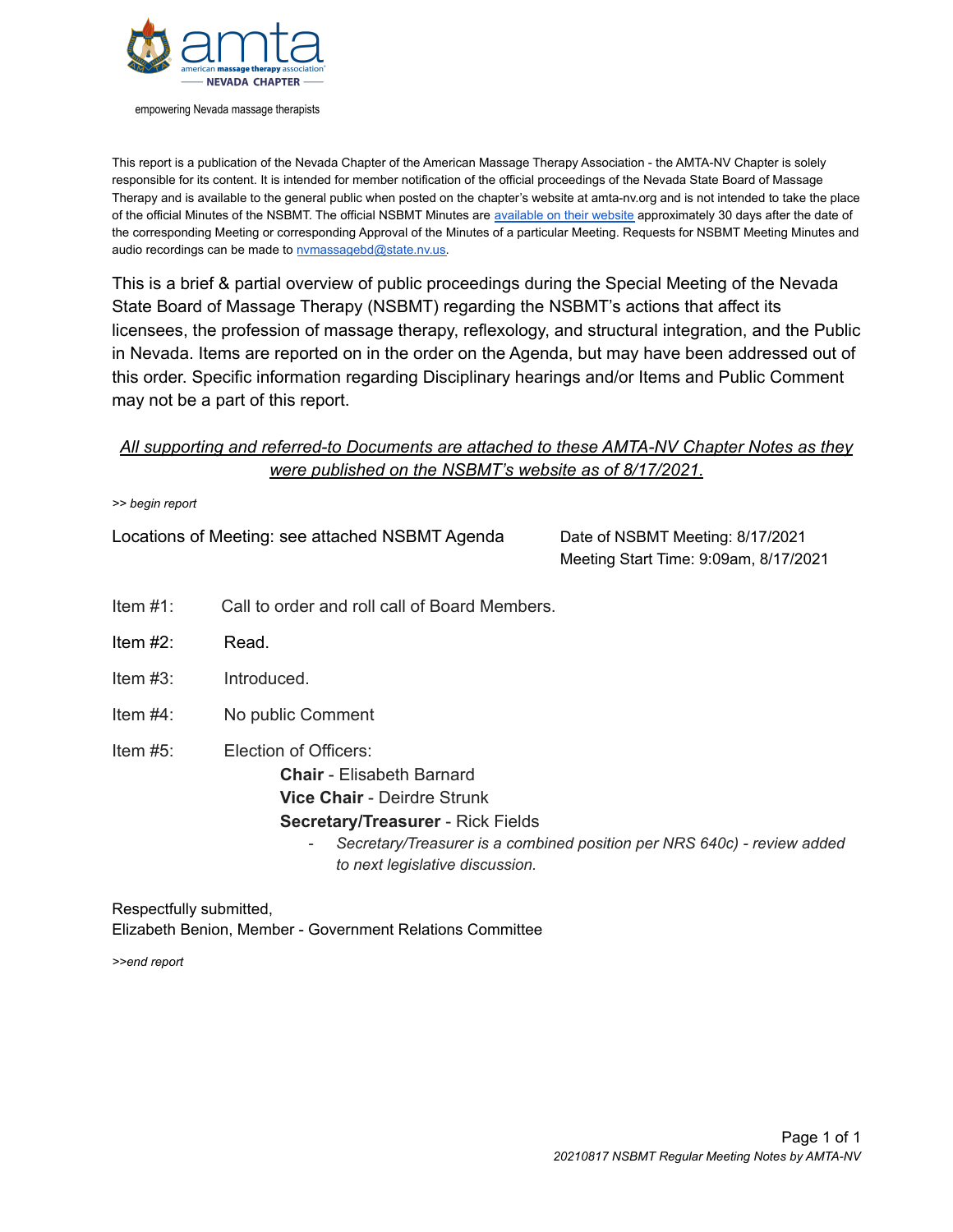

# **Nevada State Board of Massage Therapy \*\*\*NOTICE OF PUBLIC MEETING\*\*\* MEETING AGENDA**

**LOCATIONS:** This meeting of the Nevada State Board of Massage Therapy will take place online via Zoom and is available via telephone:

Virtual access available by registering for this meeting online:

August 17, 2021

<https://zoom.us/j/96813878335?pwd=cHAxM3NkY2gvWTVZaWpTRE5BNnl0UT09>

After registering, you will receive a confirmation email containing information about joining the meeting.

Meeting ID 968 1387 8335 Password 819714 SIP [96813878335@zoomcrc.com](mailto:96813878335@zoomcrc.com)

Telephonic access to this meeting available by dialing the number below based on the location closest to participant.

 +1 669 900 6833 US (San Jose) +1 253 215 8782 US (Tacoma) +1 346 248 7799 US (Houston) +1 929 205 6099 US (New York) +1 301 715 8592 US (Germantown) +1 312 626 6799 US (Chicago)

August 18, 2021

<https://zoom.us/j/93172894264?pwd=bVc3ZGtoZXBJWVJOU0hTamVWbDFHdz09>

After registering, you will receive a confirmation email containing information about joining the meeting.

Meeting ID 931 7289 4264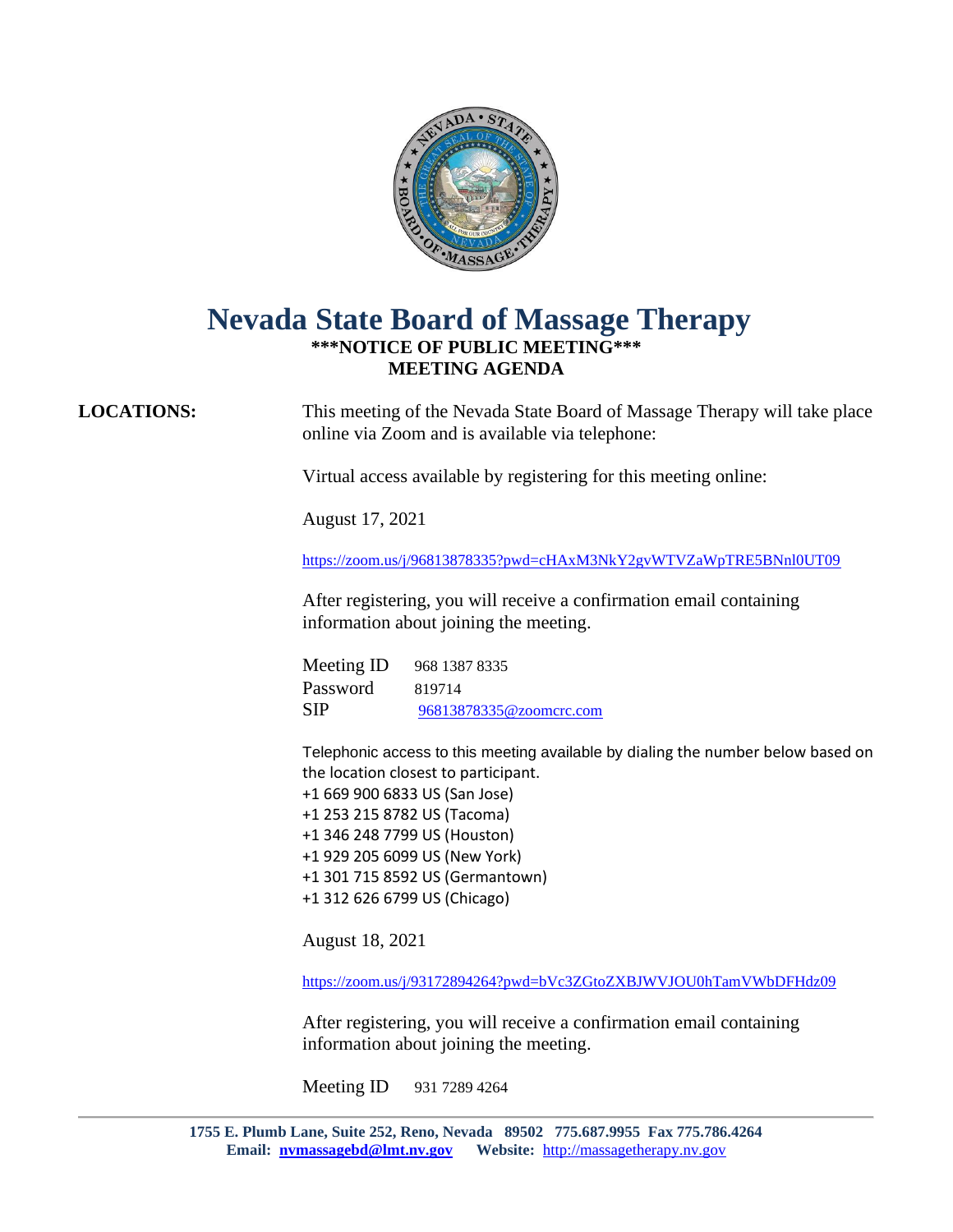Nevada State Board of Massage Therapy Agenda – August 17 and 18, 2021 Page **2** of **6**

|                              | Password<br><b>SIP</b>                                                                                      | 833291<br>93172894264@zoomcrc.com                                                                                        |  |
|------------------------------|-------------------------------------------------------------------------------------------------------------|--------------------------------------------------------------------------------------------------------------------------|--|
|                              |                                                                                                             |                                                                                                                          |  |
|                              |                                                                                                             | Telephonic access to this meeting available by dialing the number below based on<br>the location closest to participant. |  |
|                              |                                                                                                             | +1 669 900 6833 US (San Jose)                                                                                            |  |
|                              | +1 253 215 8782 US (Tacoma)                                                                                 |                                                                                                                          |  |
| +1 346 248 7799 US (Houston) |                                                                                                             |                                                                                                                          |  |
|                              | +1 929 205 6099 US (New York)                                                                               |                                                                                                                          |  |
|                              |                                                                                                             | +1 301 715 8592 US (Germantown)                                                                                          |  |
|                              |                                                                                                             | +1 312 626 6799 US (Chicago)                                                                                             |  |
| <b>DATES AND TIMES:</b>      | August 17 and 18, 2021 commencing at 9:00 a.m. both days unless<br>Business is completed on August 17, 2021 |                                                                                                                          |  |

**Zoom sign-in available at 8:30 a.m.**

### **AGENDA**

**Please Note:** The Nevada State Board of Massage Therapy may: 1) take agenda items out of order; 2) combine two or more items for consideration; or 3) remove an item from the agenda or delay discussion related to an item at any time. Reasonable efforts will be made to assist and accommodate individuals with disabilities who wish to attend the meeting. Please contact Sandy Anderson at 775.687.9951 [\(sjanderson@lmt.nv.gov\)](mailto:sjanderson@lmt.nv.gov), in advance, so that arrangements may be made. Public comment will be taken at the beginning and the end of the meeting. The Board may convene in closed session to consider the character, alleged misconduct, professional competence or physical or mental health of a person (NRS 241.030).

Public Comment Agenda Item: There is a time designated at the beginning of the meeting and the end of the meeting for Public Comment. Members of the general public may bring matters not appearing on this Agenda to the attention of the Board or make comment on specific agenda items. Public comment may also be taken at other such times as requested as long as the request for public comment will not interrupt ongoing Board business. The Board may discuss the matters not on the Agenda but may not act on the matters at this meeting. If the Board desires, the matters may be placed on a future Agenda for action. In consideration of others who may also wish to provide public comment, please avoid repetition. The Board reserves the right to limit public comment to three (3) minutes.

**Prior to the commencement and conclusion of a contested case or quasi-judicial proceeding that may affect the due process rights of an individual, the Board may refuse to consider public comment (see NRS 233B.126)**. Please be aware that after the quasi-judicial Board has rendered a decision in the contested case and, assuming this happens before adjournment, the Board may entertain public comment on the proceeding at that time.

1. Call to order and roll call of Board Members.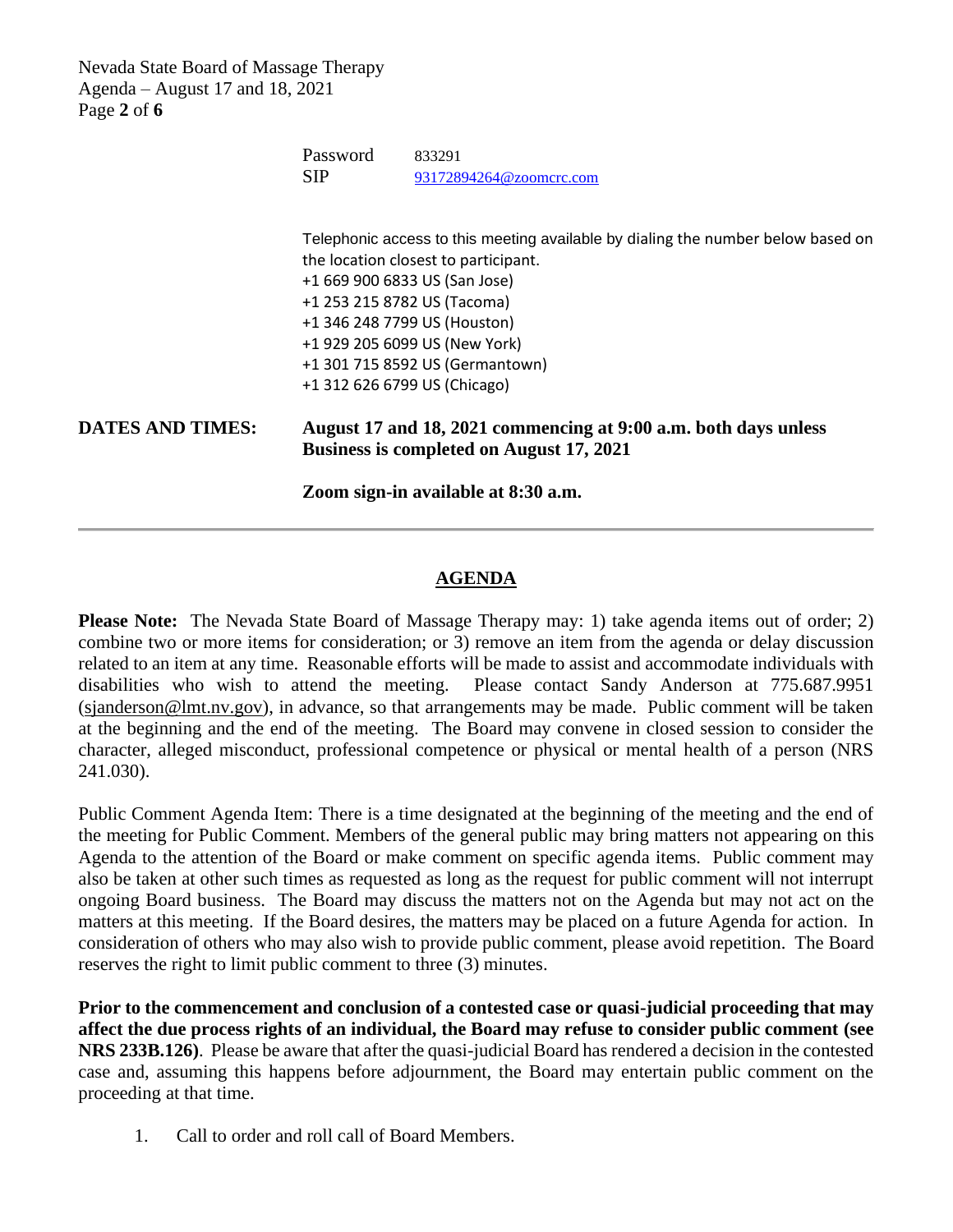- 2. Mission Statement of the Nevada State Board of Massage Therapy To protect the public health, safety, and welfare through effective massage therapy regulation. Insuring that qualified, competent, ethical practitioners are licensed.
- 3. Introduction of new Board members appointed by the Governor.
	- a. Reappointment of Elisabeth Barnard representing the rural counties for the term July 1, 2021 through June 30, 2025
	- b. Reappointment of Lorna Benedict representing the structural integration practitioners for the term July 1, 2021 through June 30, 2025
	- c. Appointment of Stephanie Tsanas representing the reflexologists for the term July 1, 2021 through June 30, 2025.
	- d. Appointment of Rebecca Dorangricchia representing Washoe County for the term July 1, 2021 through June 30, 2025.
- 4. Public comment Members of the public who wish to participate in a public meeting may do so by providing public comment during the two designated public comment periods. Additionally, public comment options may include, without limitation, telephonic or email comment. Action may not be taken on any matter brought up under public comment until scheduled on an agenda for action at a later meeting. The Board will not restrict comments based on viewpoint. The opportunity for public comment will be available at the beginning and ending of the meeting. (Discussion Only)
- 5. Election of Officers (For Discussion and Possible Action)
	- a. Chair
	- b. Vice Chair
	- c. Secretary/Treasurer
- 6. Formal Hearing Juan Li NVMT.10578 NVMT-C-2050. (For Discussion and Possible Action)
- 7. Formal Hearing Xinjuan Vincent NVRF.0108 NVMT-C-21030. (For Discussion and Possible Action)
- 8. Formal Hearing Seanna Cornelius NVMT.2565 NVMT-C-21012. (For Discussion and Possible Action.
- 9. Formal Hearing Maurice A. Wilson NVMT.10199 NVMT-R-2125. (For Discussion and Possible Action)
- 10. Formal Hearing Tiavera Robinson NVMT.9887 NVMT-R-2123. (For Discussion and Possible Action)
- 11. Citation Appeal Hong Pang Cole. (For Discussion and Possible Action)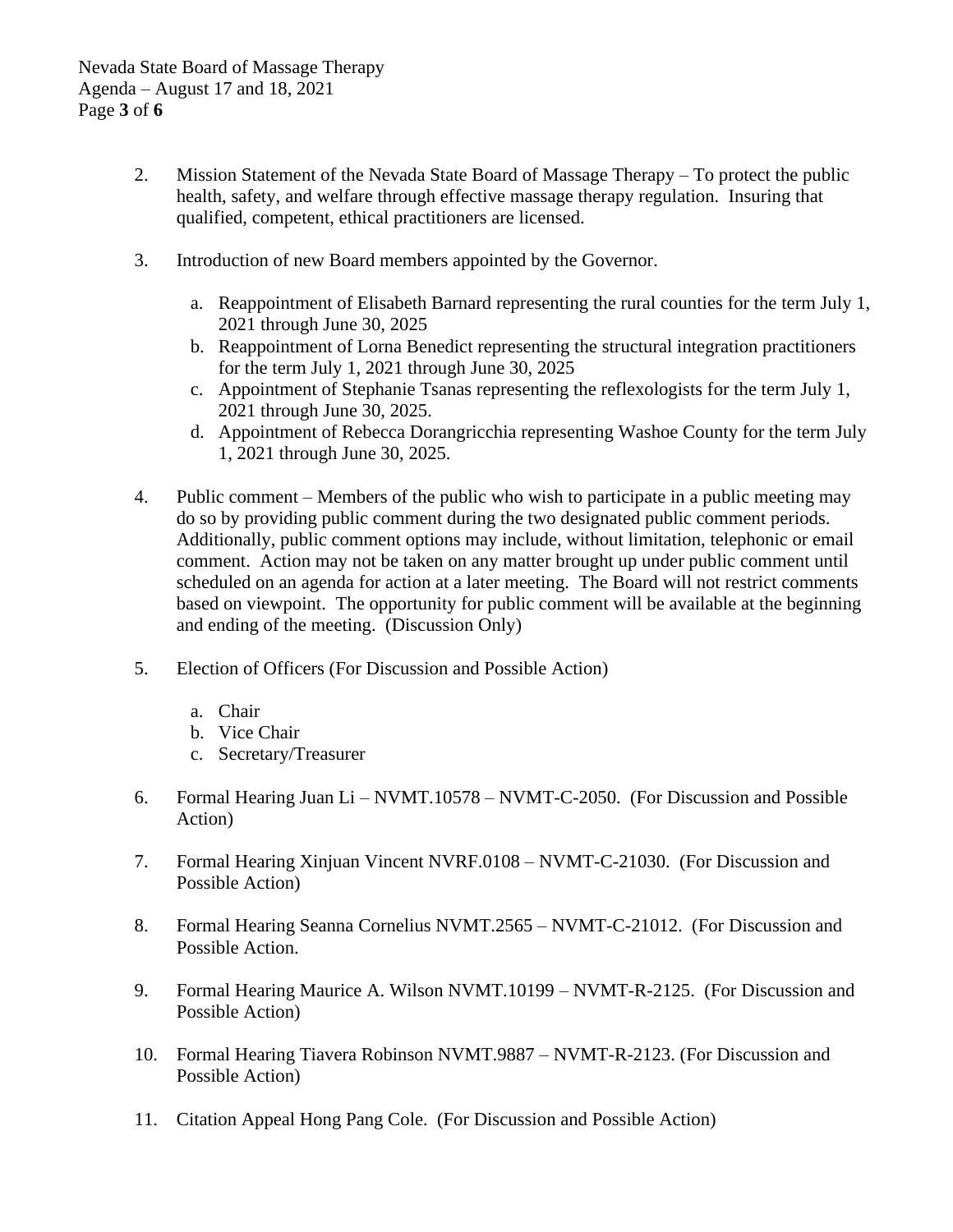- 12. Reconsideration of Application for Lihua Zhao. (For Discussion and Possible Action)
- 13. Application Review for Lihua Zhao. (For Discussion and Possible Action)
- 14. Application Review. (The Board may convene in closed session to consider the character, alleged misconduct, professional competence or physical or mental health of a person.) (For Possible Action)
	- a. Review Application of Binzhi Chen. (For Discussion and Possible Action)
	- b. Review Application of Yuqin Geng. (For Discussion and Possible Action)
	- c. Review Application Xiaofeng Zhang. (For Discussion and Possible Action)
	- d. Review Application Xiaohua He. (For Discussion and Possible Action)
	- e. Review Application Amelia (Jiaduo) Yi Stogsdill. (For Discussion and Possible Action)
	- f. Review Application Denylle A. McDowell. (For Discussion and Possible Action)
	- g. Review Application Xiu Zhu Condello. (For Discussion and Possible Action)
	- h. Review Application Dulce M. De Ison. (For Discussion and Possible Action)
	- i. Review Application Gregory N. Edmonds. (For Discussion and Possible Action)

### *Consent agenda items are shown in italics. The Consent Agenda contains matters of routine acceptance. The Board members may approve the consent agenda items as written or, at their discretion, may address individual items for discussion or change.*

- *15. Consent Agenda Items – Board members may choose to request any item listed below be pulled for discussion and possible action. Any items not pulled may be approved in a single motion to approve the consent agenda excluding pulled items. (For Discussion and Possible Action)*
	- *a. Approval of applications approved and authorized by the Chairperson through July 31, 2021 (see Exhibit A). (For Possible Action)*
	- *b. Discussion and possible action regarding review and acceptance of the Fiscal Year 2021 Budget verses Actual through June 30, 2021. (For Possible Action)*
	- *c. Discussion and possible action regarding review and acceptance of the Fiscal Year 2022 Budget verses Actual through July 31, 2021. (For Possible Action)*
	- *d. Discuss, amend, and approve Board meeting minutes for June 16, 2021. (For Possible Action)*
- 16. Board Counsel report. (For Discussion and Possible Action)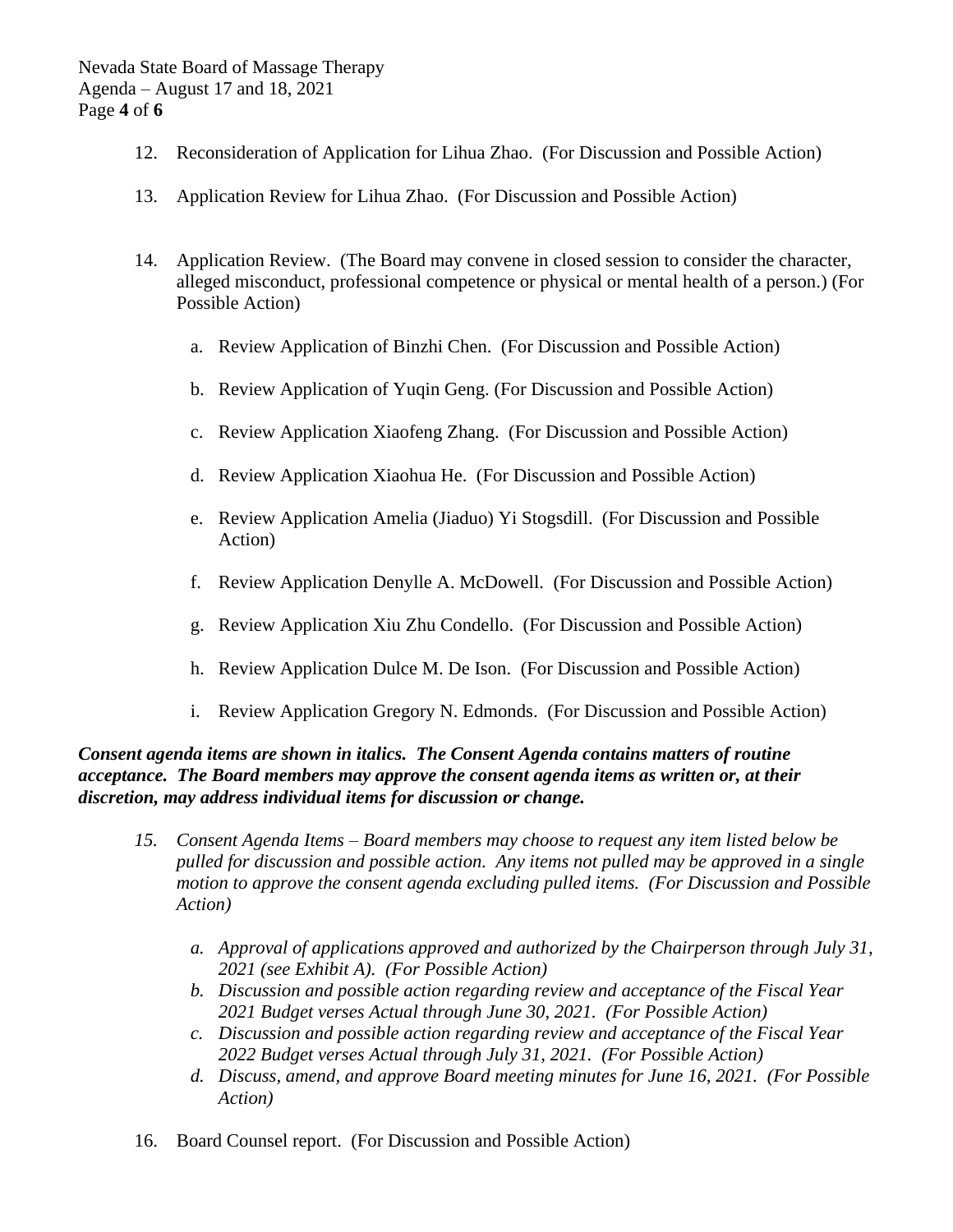Nevada State Board of Massage Therapy Agenda – August 17 and 18, 2021 Page **5** of **6**

- a. General topics
- b. Training provided by Deputies Attorney General
- 17. Executive Director Report including but not limited to (For Discussion)
	- a. Strategic Plan Key Indicators
		- i. Licensure and renewals
		- ii. Financial status
		- iii. Inspection Team calendar year-to-date key indicators
		- iv. Complaints and investigations calendar year-to-date key indicators
	- b. Compact progress
	- c. Human trafficking in illicit massage establishments
	- d. Other topics
- 18. Discussion and possible action regarding budget cuts for the Fiscal Year 2022 Budget based on projected deficit. (For Discussion and Possible Action)
- 19. Discussion and possible action regarding approved travel to Federation of Associations of Regulatory Boards (FARB) Regulatory Law Seminar and Federation of State Massage Therapy Boards (FSMTB) Annual Meeting. (For Discussion and Possible Action)
- 20. Discussion and possible action regarding review and acceptance of the Fiscal Year 2023 Budget. (For Discussion and Possible Action)
- 21. Discussion and possible action regarding adoption of form for disclosure of an alias used by a massage therapist. (For Discussion and Possible Action)
- 22. Discussion and possible action regarding the jurisprudence exam number of questions, potential databank, content, topics for questions, and determination for moving forward. The Board may move into closed session when discussing questions for the exam. (For Discussion and Possible Action)
- 23. Discussion regarding recommended future agenda items. (For Discussion)
- 24. Public comment.
- 25. Adjournment

#### **Notices:**

Items may be combined for consideration by the board. Items may be pulled or removed from the agenda at any time. Public comment will be taken at the beginning and at the end of the meeting. Regarding public comment, no vote may be taken upon a matter raised under this agenda item until the matter itself has been specifically included on a future agenda as an item upon which action may be taken. (NRS 241.020). The